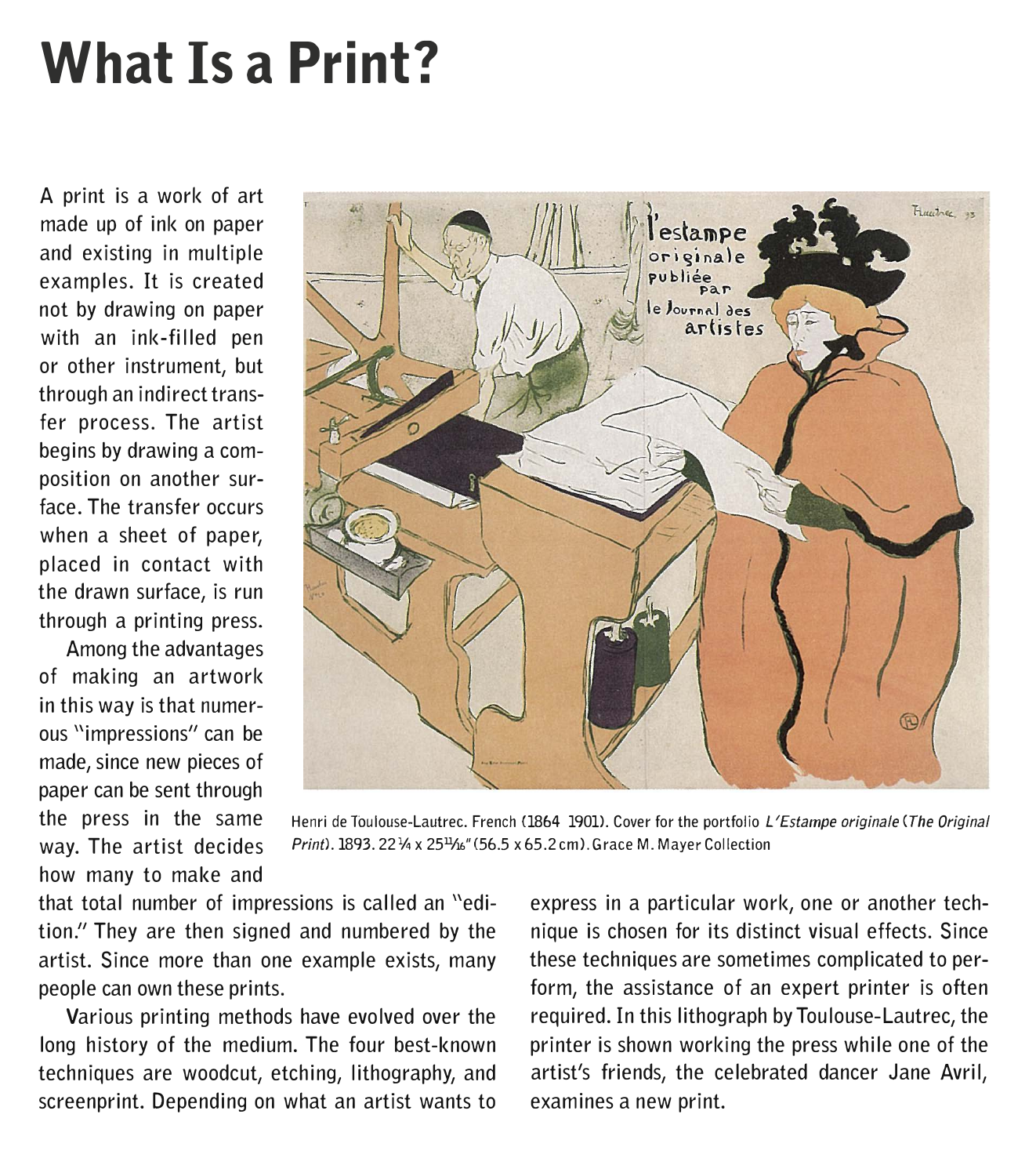#### **Woodcut**

The earliest print technique was woodcut, which first appeared in China in the ninth century. The process, originally used *for* stamping designs onto fabrics and textiles, was also employed in the Middle Ages to make functional items like playing cards. Western artists have made woodcut prints intermittently *for* hundreds of years, with the sixteenth century marking a high point and the late nineteenth and early twentieth centuries witnessing another major revival. Painters like Paul Gauguin, Edvard Munch, Emil Nolde, and the German Expressionists embraced woodcut as a primary artistic vehicle. The modern woodcut most typically has a distinctly rough-hewn appearance that incorporates into the composition the slashed edges of shapes, the coarsely gouged-out areas, and even the grain of the wood itself.

The making of a woodcut is a straightforward process. An artist sketches a composition on a plank of wood and then, using gouges, chisels, and knives, cuts away pieces from the block. Ink is applied to the surface of the block with a roller. Paper is placed over the block, which is then run through a press. Woodcuts can also be printed by hand, using a spoon *or* similar instrument to rub the back of the paper and transfer the image from the wood. The recessed, cutaway areas do not receive ink and appear white on the printed image.

For *Prophet,* Nolde carved away large areas which, in the print, read as light hitting the face. The areas of the block that were not cut away and received the black ink denote burrowed eyes, a long nose, sunken cheeks, a mustached mouth, a beard,



Emil Nolde. Danish, worked in Germany (1867-1956). *Prophet.* 1912. 12% x 8¾" (32.1 x 22.2 cm). Given anonymously

and hair. The strong vertical wood graining and the overall presence of jagged gouges both contribute to the sense of emotion and immediacy emanating from this Expressionist image, created in a period when artists were reacting against the aesthetic refinements taught in the established art academies.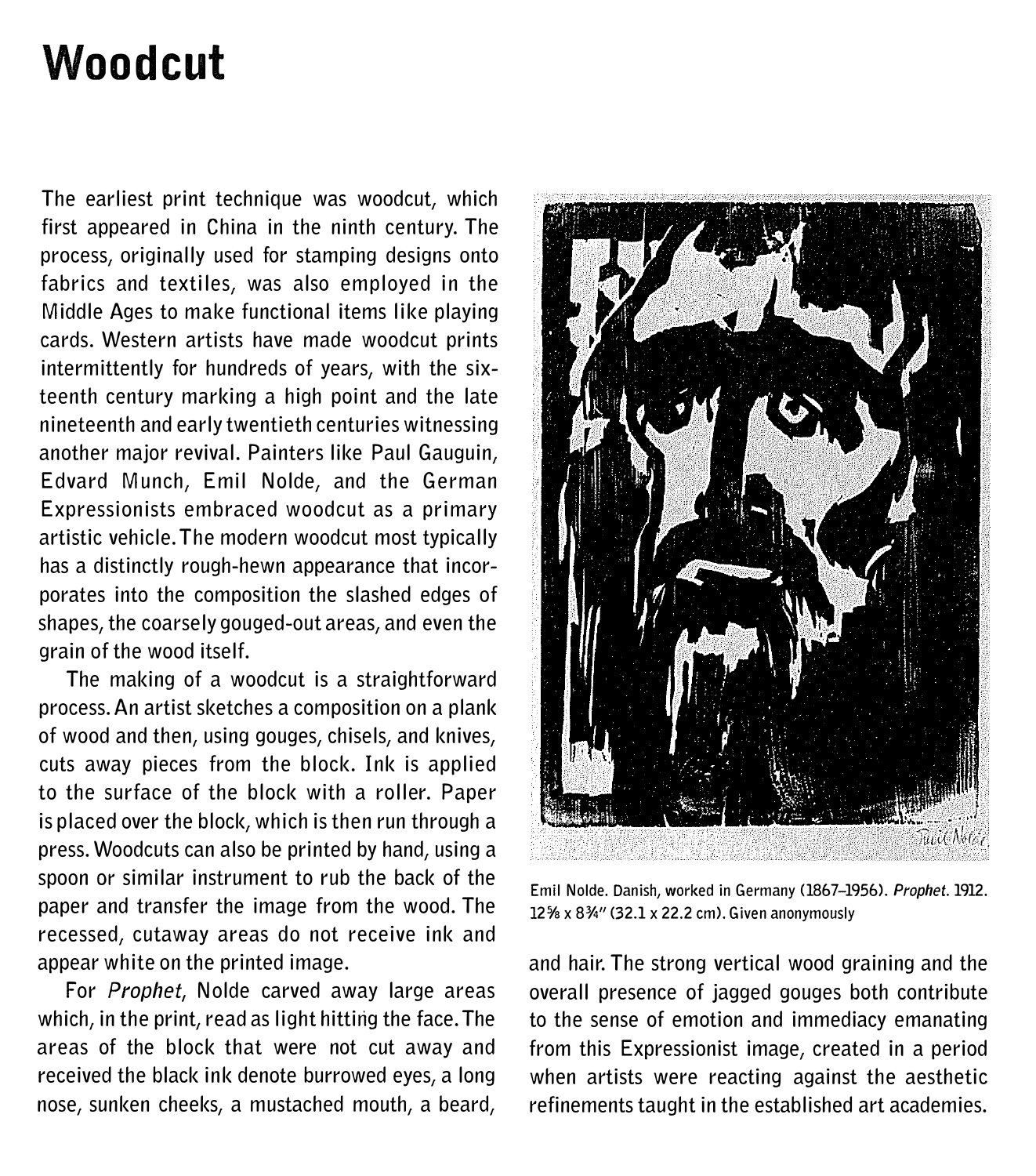## **Etching**

Etching is one of the intaglio techniques (along with engraving, drypoint, and aquatint). Intaglio comes from the Italian word *intagliare,* meaning "to incise." In etching, acid is used to "bite" or etch an image into a metal plate. It is the print technique that has been favored by artists since the Renaissance, in large part because of the ease with which a composition can be rendered. Rembrandt and Goya, among others, created some of their most important works in etching.

To make an etching, the artist starts with a metal plate (usually copper) that has been coated with a waxy substance called a "ground." In Pablo Picasso's print seen here, the curving lines of the figures' hair, the flowing vines, and the detailed pattern of the flooring demonstrate the freedom with which the artist was able to create this delicate composition by drawing through the penetrable ground with a pointed metal tool called an etching needle. He did not need to dig directly into the metal itself. Next, the plate is immersed in acid. Since the ground covering the plate provides protection, the acid goes only into the drawn lines and eats away the exposed metal.

Etchings are inked very differently from woodcuts or lithographs. After removing the ground covering the plate, ink is "beaten" into the incised lines with a tool called a dabber. The surface of the plate is then wiped clean. Dampened paper is placed over the plate and run through a printing press, where very weighty pressure is needed to force the malleable paper into the etched lines. In this way, the paper "picks up" ink. Characteris-



Pablo Picasso. Spanish (1881-1973). *Sculptor with His Model, His Sculpture and a Bowl of Anemones.1933.10½* x 7%"(26.7 x 19.4 cm). Abby Aldrich Rockefeller Fund

tically, the printed lines of etchings are slightly raised on the paper. In addition, since the sheet of paper is usually larger than the copper plate, an indentation made by the plate's edges forms a border around the composition, and is referred to as a "plate mark."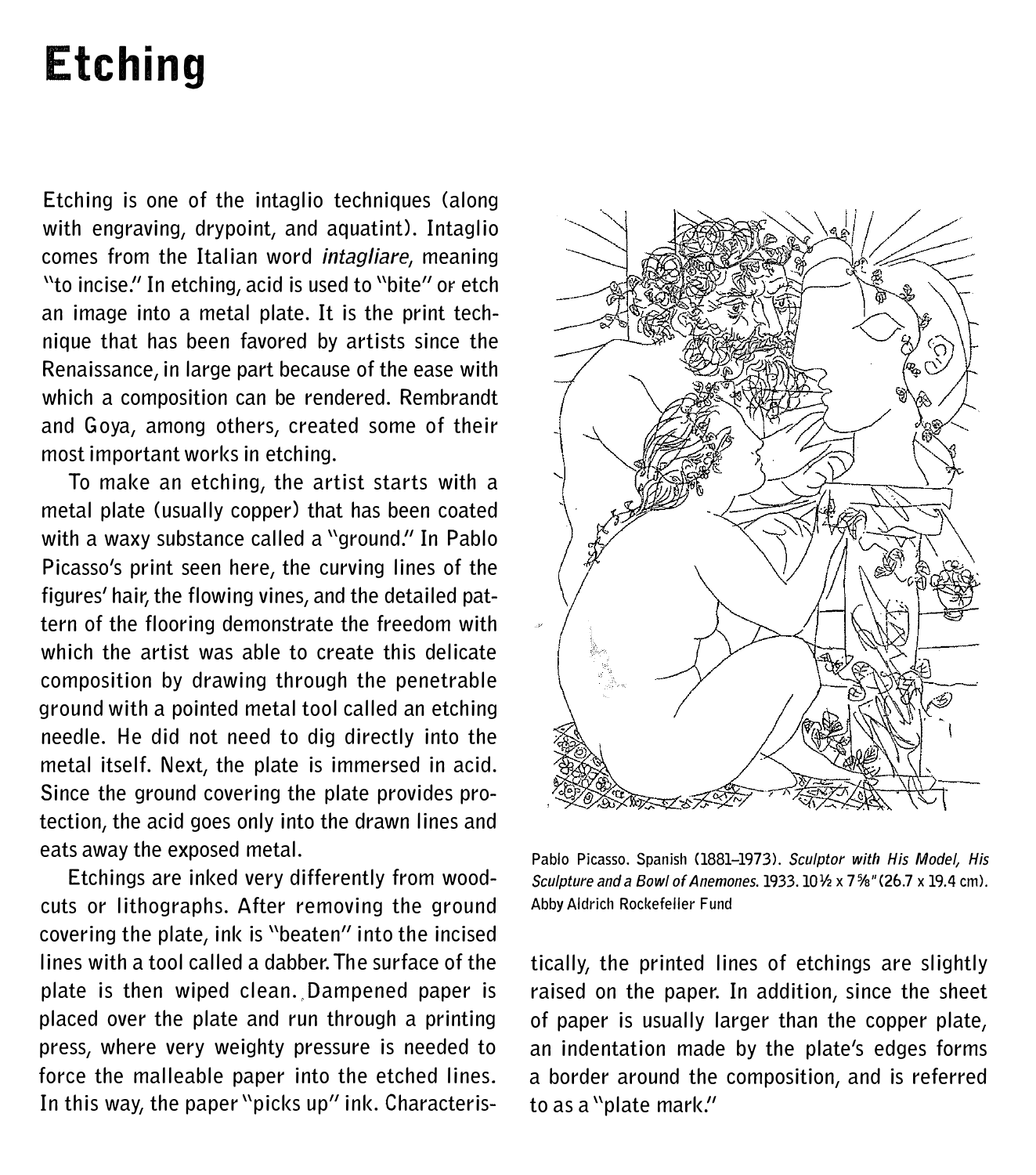#### **Lithography**

Invented in 1798 by Aloys Senefelder and employed in the nineteenth century by painters including Francisco Goya, Honore Daumier, and Edouard Manet, lithography came into its full artistic fruition in the 1890s with the color prints of Pierre Bonnard, Henri de Toulouse-Lautrec, and others. It can be one of the most direct printmaking mediums, since images are executed on a flat surface in much the same manner as watercolors *or* drawings on paper.

The printing of lithographs is based on the resistance between grease and water. The artist must utilize greasy substances (lithographic crayons *or* tusche, a liquid applied with a brush) to create an image on a stone *or* plate, surfaces that have a slight texture to catch and hold the crayon *or* tusche markings. Traditionally, heavy stones were used, but now specially prepared metal plates are more common because they are lighter and less cumbersome to handle.

When a lithograph is ready to be printed, a chemical mixture is applied across the composition in *order* to securely bond the greasy drawn image to the surface. The stone *or* plate is

then dampened with water, which adheres only to the non-greasy areas. With a roller, oily printer's ink is applied and sticks only to the greasy drawn sec-



Joan Miro. Spanish (1893-1983). Plate XXIII from the *Barcelona Series.* 1944. 24% x 18% " (61.9 x 47.3 cm). Purchase Fund

tions, with blank areas being protected by a film of water. Paper is then laid on the stone and run through a printing press to transfer the image.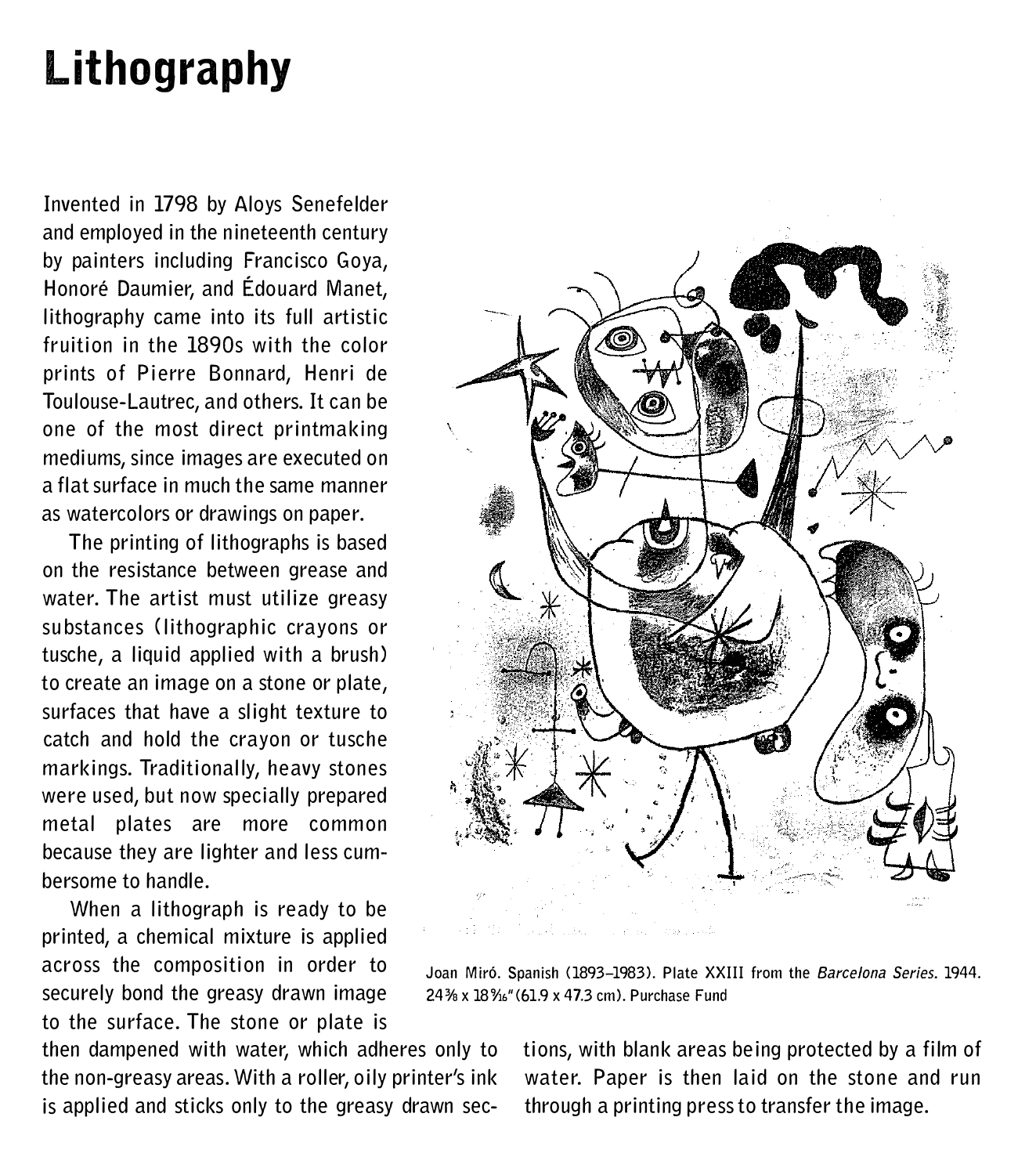## **Screenprint**

Screenprinting is a *form* of stenciling, a common procedure used to apply words *or* images to paper and other materials, including signs. During the 1930s, a number of American artists began making artworks in screenprint, and by the end of that decade the term "serigraph" was devised to distinguish artists' screenprints from commercial examples. During the 1960s, screenprinting came into greater prominence, particularly due to the Pop artists, who were attracted to its bold areas of unmodulated color, its flat surfaces, and its generally commercial "look." Andy Warhol used this printmaking technique even when he was creating images on canvas.

For screenprints, mesh (originally silk) is stretched tautly across a frame. An image is glued *or* otherwise affixed onto the mesh to mask out compositional areas. This image can be created from a variety of materials: cut paper, a hardening *form* of glue, *or* a special gelatin *(for* photographic imagery). Unlike procedures *for* the techniques of woodcut, etching, and lithography, no printing press is required to transfer this image from screen to paper. Rather, paper is placed directly beneath the screen, and a tool with a flat rubber edge, called a squeegee, is used to push ink through the mesh. Areas masked out by compositional shapes are nonporous and obstruct the ink, reading as white shapes after printing. When more than one color is needed, as here, separate screens are used *for* each color.



Andy Warhol. American (1928-1987). *Tomato Soup* from the portfolio *Campbell's Soup* I.1968. 311/s x 18%"(81.0 x 47.6 cm). Gift of Philip Johnson